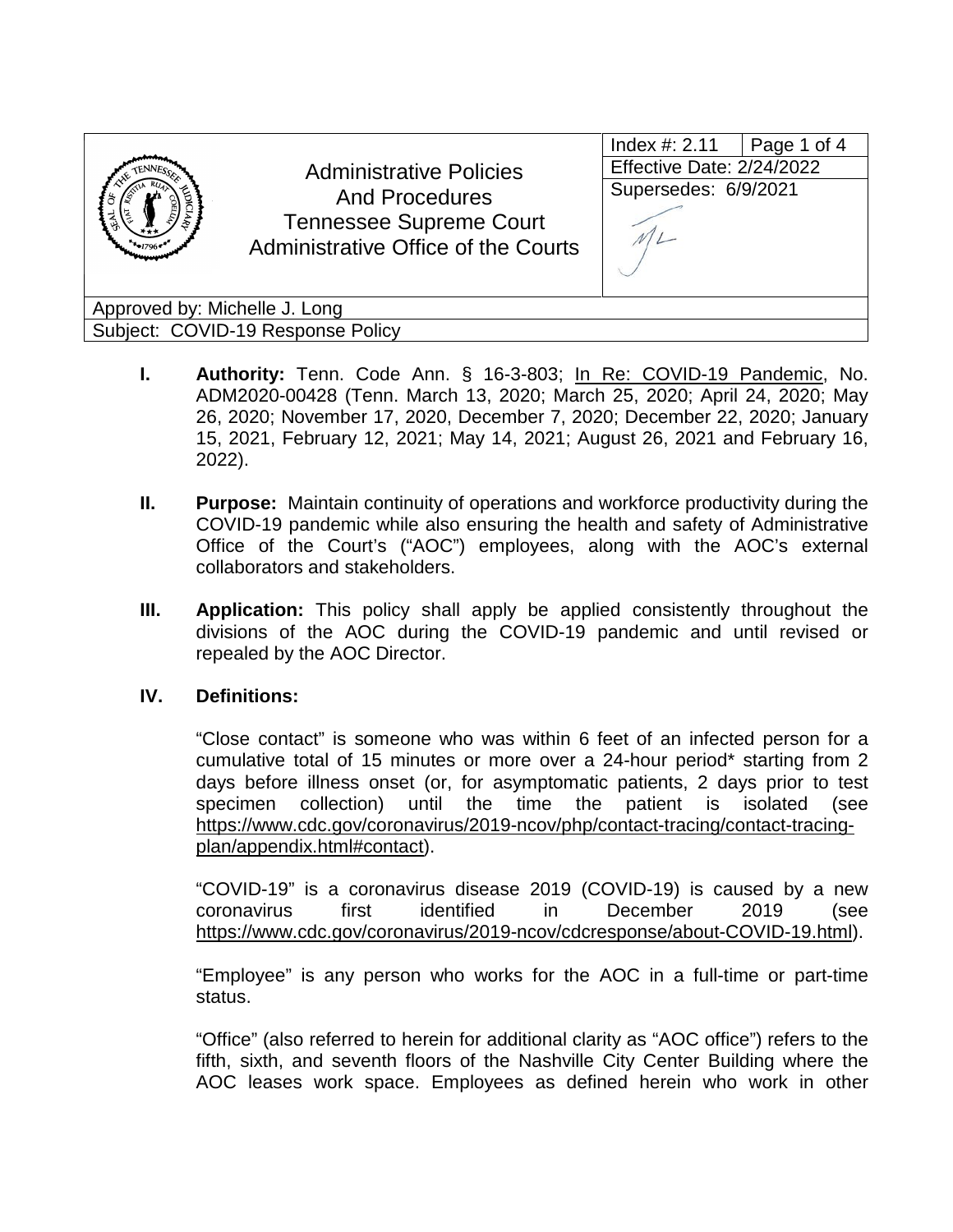locations such as courthouses must follow the COVID-19 policy, Tennessee Supreme Court Orders and/or local court orders in place.

- **V. Policy:** It is the policy of the AOC to prevent and reduce transmission of COVID-19 among employees, maintain healthy business operations, and maintain a healthy work environment. Certain protective and reporting measures remain in effect for employees at this time to ensure the AOC continues to provide a healthy and safe work environment.
- **VI. Hygiene:** The following are hygienic measures recommended by the Centers for Disease Control and Prevention ("CDC") that are recommended for employees who enter and work from the office (see [https://www.cdc.gov/coronavirus/2019](https://www.cdc.gov/coronavirus/2019-ncov/prevent-getting-sick/prevention.html) [ncov/prevent-getting-sick/prevention.html\)](https://www.cdc.gov/coronavirus/2019-ncov/prevent-getting-sick/prevention.html):
	- (a) Wash your hands often with soap and water for at least 20 seconds especially after you have been in a public place, or after blowing your nose, coughing, or sneezing;
	- (b) The CDC states that vaccines reduce the risk of people spreading COVID-19 and state that it is effective at preventing COVID-19, especially severe illness and death. The CDC defines "fully vaccinated" as 14 days after your final dose. However, if you are not fully vaccinated, we strongly recommend you wear a mask that covers your mouth and nose and practice social distancing for your protection. Additionally, anyone may choose to wear a mask. (see https://www.cdc.gov/coronavirus/2019-ncov/vaccines/fully-vaccinatedguidance.html);
	- (c) You are encouraged to regularly clean and disinfect your work space at the office. The AOC will provide cleaning products for your use inside the office;
	- (d) You are encouraged to monitor your health daily by taking your temperature before you leave home. Stay home if you have a temperature of 100.4 F or greater or if you have any symptoms of illness. Follow CDC guidelines if symptoms develop (see [https://www.cdc.gov/coronavirus/2019-ncov/if-you](https://www.cdc.gov/coronavirus/2019-ncov/if-you-are-sick/steps-when-sick.html)[are-sick/steps-when-sick.html\)](https://www.cdc.gov/coronavirus/2019-ncov/if-you-are-sick/steps-when-sick.html);
	- (e) An employee who has tested positive for COVID-19, been in close contact with someone who has tested positive for COVID-19, or has been told by a public health department or health professional to quarantine, shall stay home and shall not report to the AOC office or field/off-site work space (see [https://www.cdc.gov/coronavirus/2019-ncov/if-you-are-sick/quarantine.html\)](https://www.cdc.gov/coronavirus/2019-ncov/if-you-are-sick/quarantine.html); and
	- (f) No employee should enter the AOC office or field/off-site work space if they do not feel well. A non-exhaustive list of COVID-19 symptoms include a temperature 100.4 F or higher, cough, body/muscle aches, headache,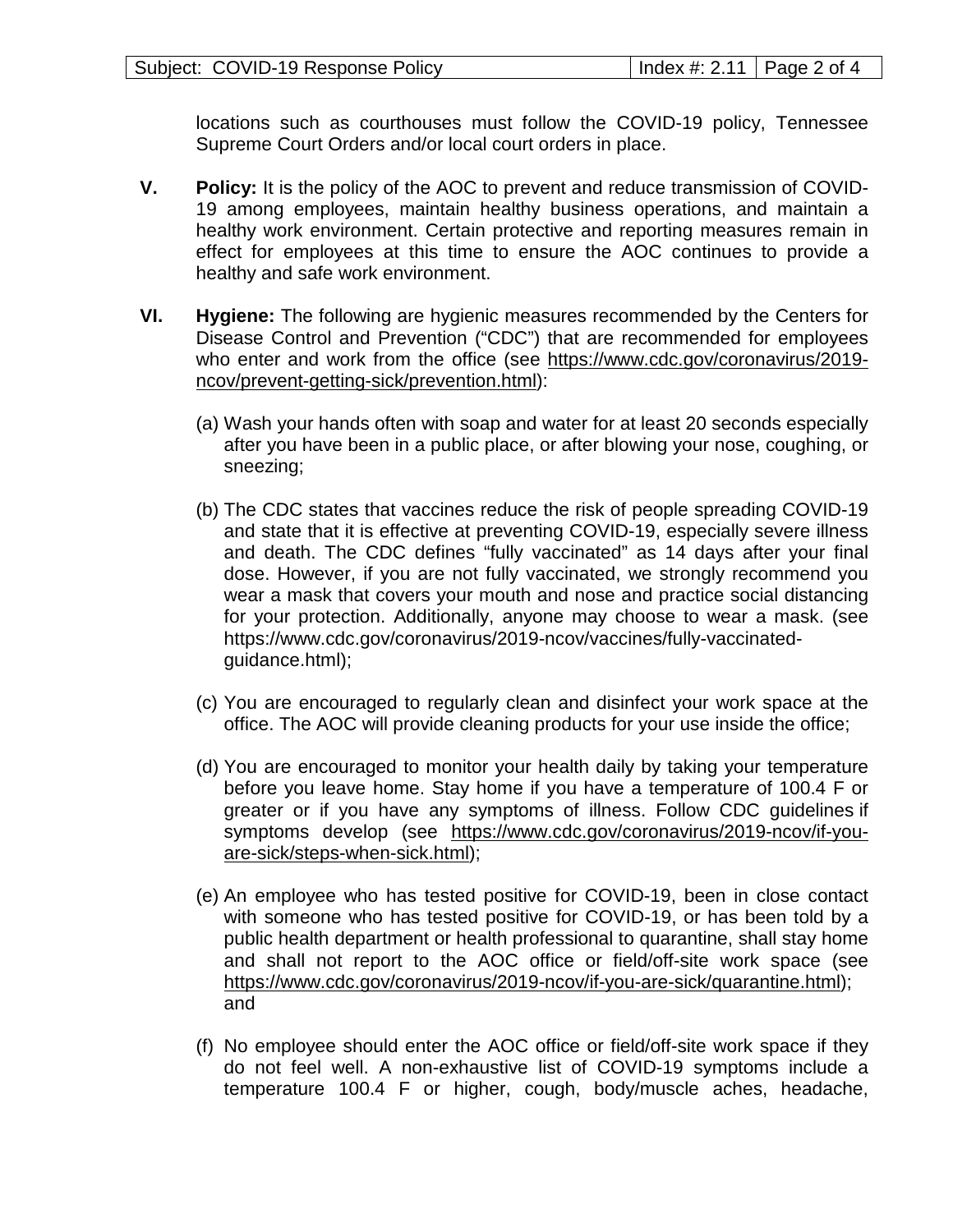| Subject: COVID-19 Response Policy | $\vert$ Index #: 2.11 $\vert$ Page 3 of 4 |  |
|-----------------------------------|-------------------------------------------|--|
|-----------------------------------|-------------------------------------------|--|

difficulty breathing, loss of taste or smell, etc. (see [https://www.cdc.gov/coronavirus/2019-ncov/symptoms-](https://www.cdc.gov/coronavirus/2019-ncov/symptoms-testing/symptoms.html)

[testing/symptoms.html\)](https://www.cdc.gov/coronavirus/2019-ncov/symptoms-testing/symptoms.html). (see [https://www.cdc.gov/coronavirus/2019](https://www.cdc.gov/coronavirus/2019-ncov/travelers/travel-risk.html) [ncov/travelers/travel-risk.html\)](https://www.cdc.gov/coronavirus/2019-ncov/travelers/travel-risk.html).

**VII. Self-Reporting Procedure:** An employee who tests positive for COVID-19, has been in close contact with someone who has tested positive for COVID-19, or has been told by a public health department or health professional to quarantine, shall immediately report that information to their AOC division director who will then contact the AOC Deputy Director. The AOC Deputy Director will immediately contact AOC human resources to review the report and determine necessary precautions and send notifications to affected employees in accordance with the recommended CDC contact tracing guidelines (see [https://www.cdc.gov/coronavirus/2019-ncov/php/contact-tracing/contact-tracing](https://www.cdc.gov/coronavirus/2019-ncov/php/contact-tracing/contact-tracing-plan/contact-tracing.html)[plan/contact-tracing.html\)](https://www.cdc.gov/coronavirus/2019-ncov/php/contact-tracing/contact-tracing-plan/contact-tracing.html).

Employees should familiarize themselves with the CDC guidelines about traveling during COVID-19 (see [https://www.cdc.gov/coronavirus/2019](https://www.cdc.gov/coronavirus/2019-ncov/travelers/travel-risk.html) [ncov/travelers/travel-risk.html\)](https://www.cdc.gov/coronavirus/2019-ncov/travelers/travel-risk.html). To help protect fellow employees, an employee who travels is asked to discuss with their division director their return to the AOC office or field/off-site work space.

- **VIII. Reporting Another Employee:** If an employee learns another employee has tested positive for COVID-19 but has failed to self-report their positive test results to their division director, that employee should immediately report that information to the AOC Deputy Director.
- **IX. Confidentiality:** To the extent provided by law, reports of positive cases of COVID-19 will be treated as confidential. Names of affected individuals who test positive for COVID-19 will be held in strict confidence.
- **X. Notification:** At a minimum, human resources will notify all AOC employees that a report has been received that an employee who has been in the office or field/off-site work space has tested positive for COVID-19 and will conduct contact tracing to notify all employees who may have been in direct contact with the individual in accordance with CDC guidelines (see [https://www.cdc.gov/coronavirus/2019-ncov/php/contact-tracing/contact-tracing](https://www.cdc.gov/coronavirus/2019-ncov/php/contact-tracing/contact-tracing-plan/contact-tracing.html)[plan/contact-tracing.html\)](https://www.cdc.gov/coronavirus/2019-ncov/php/contact-tracing/contact-tracing-plan/contact-tracing.html).
- **XI. Return to the Office:** An employee who tests positive for COVID-19, has been in close contact with someone who has tested positive for COVID-19, or has been told by a public health department or health professional to quarantine, may be required to receive permission from AOC human resources to return to the AOC office or field/off-site work space after recovery and/or after the expiration of the quarantine period. Alternatively, an employee may provide a physician's note stating the employee can return to work.